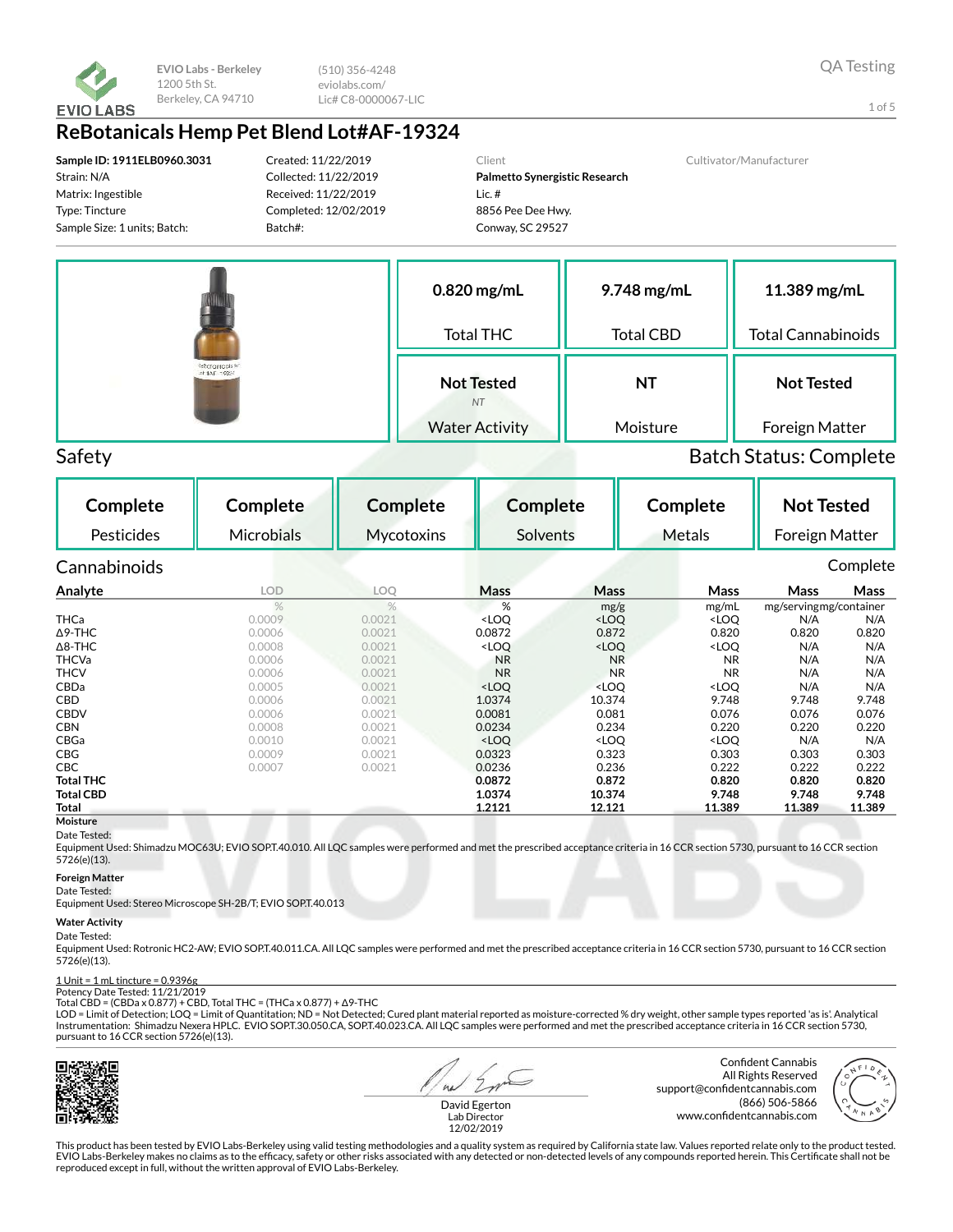

(510) 356-4248 eviolabs.com/ Lic# C8-0000067-LIC

# **ReBotanicals Hemp Pet Blend Lot#AF-19324**

| Sample ID: 1911ELB0960.3031  |
|------------------------------|
| Strain: N/A                  |
| Matrix: Ingestible           |
| Type: Tincture               |
| Sample Size: 1 units; Batch: |

Created: 11/22/2019 Collected: 11/22/2019 Received: 11/22/2019 Completed: 12/02/2019 Batch#:

Client **Palmetto Synergistic Research** Lic. # 8856 Pee Dee Hwy. Conway, SC 29527

Cultivator/Manufacturer

#### **Terpenes**

| Analyte                | <b>LOD</b> | LOQ  | Mass                                            | Mass                |
|------------------------|------------|------|-------------------------------------------------|---------------------|
|                        | $\%$       | $\%$ | $\%$                                            | mg/g                |
| $\alpha$ -Humulene     |            | 0.08 | <loq< td=""><td><loq< td=""></loq<></td></loq<> | <loq< td=""></loq<> |
| $\alpha$ -Phellandrene |            | 0.08 | <b>ND</b>                                       | <b>ND</b>           |
| $\alpha$ -Pinene       |            | 0.08 | <b>ND</b>                                       | <b>ND</b>           |
| $\alpha$ -Terpinene    |            | 0.08 | <loq< td=""><td><loq< td=""></loq<></td></loq<> | <loq< td=""></loq<> |
| α-Terpineol            |            | 0.08 | <b>ND</b>                                       | <b>ND</b>           |
| β-Caryophyllene        |            | 0.08 | <loq< td=""><td><loq< td=""></loq<></td></loq<> | <loq< td=""></loq<> |
| β-Myrcene              |            | 0.08 | <b>ND</b>                                       | <b>ND</b>           |
| Borneol                |            | 0.08 | <b>ND</b>                                       | <b>ND</b>           |
| Camphene               |            | 0.08 | <b>ND</b>                                       | <b>ND</b>           |
| Camphor                |            | 0.08 | <b>ND</b>                                       | <b>ND</b>           |
| Caryophyllene Oxide    |            | 0.08 | <b>ND</b>                                       | <b>ND</b>           |
| Cedrol                 |            | 0.08 | <b>ND</b>                                       | <b>ND</b>           |
| cis-Nerolidol          |            | 0.08 | <b>ND</b>                                       | <b>ND</b>           |
| cis-Ocimene            |            | 0.08 | <b>ND</b>                                       | <b>ND</b>           |
| δ-3-Carene             |            | 0.08 | <b>ND</b>                                       | <b>ND</b>           |
| Endo-Fenchyl Alcohol   |            | 0.08 | <b>ND</b>                                       | <b>ND</b>           |
| Eucalyptol             |            | 0.08 | <b>ND</b>                                       | ND                  |
| Farnesene              |            | 0.08 | <b>ND</b>                                       | <b>ND</b>           |
| Fenchone               |            | 0.08 | <b>ND</b>                                       | <b>ND</b>           |
| y-Terpinene            |            | 0.08 | <b>ND</b>                                       | <b>ND</b>           |
| Geraniol               |            | 0.08 | <b>ND</b>                                       | <b>ND</b>           |
| Geranyl Acetate        |            | 0.08 | <b>ND</b>                                       | <b>ND</b>           |
| Isoborneol             |            | 0.08 | <b>ND</b>                                       | <b>ND</b>           |
| Limonene               |            | 0.08 | <b>ND</b>                                       | <b>ND</b>           |
| Linalool               |            | 0.08 | <b>ND</b>                                       | <b>ND</b>           |
| Menthol                |            | 0.08 | <b>ND</b>                                       | <b>ND</b>           |
| Nerol                  |            | 0.08 | <b>ND</b>                                       | <b>ND</b>           |
| Nerolidol              |            | 0.08 | <loq< td=""><td><loq< td=""></loq<></td></loq<> | <loq< td=""></loq<> |
| $(-) - \beta$ -Pinene  |            | 0.08 | <b>ND</b>                                       | <b>ND</b>           |
| (-)-α-Bisabolol        |            | 0.08 | <loq< td=""><td><loq< td=""></loq<></td></loq<> | <loq< td=""></loq<> |
| (-)-Guaiol             |            | 0.08 | $<$ LOQ                                         | <loq< td=""></loq<> |
| (+)-Pulegone           |            | 0.08 | <b>ND</b>                                       | <b>ND</b>           |
| Sabinene               |            | 0.08 | <b>ND</b>                                       | <b>ND</b>           |
| Sabinene Hydrate       |            | 0.08 | <b>ND</b>                                       | ND                  |
| Terpinolene            |            | 0.08 | <loq< td=""><td><loq< td=""></loq<></td></loq<> | <loq< td=""></loq<> |
| trans-Ocimene          |            | 0.08 | ND                                              | ND                  |
| <b>Total</b>           |            |      | 0.00                                            | 0                   |

Date Tested: 11/26/2019

Analytical Instrumentation: Agilent 7890B/MSD5977A GC/MS/FID EID: 0303 EVIO SOP.T.40.091, SOP.T.30.050.CA



 $AL$ David Egerton

Lab Director

Confident Cannabis All Rights Reserved support@confidentcannabis.com (866) 506-5866 www.confidentcannabis.com



QA Testing

2 of 5

This product has been tested by EVIO Labs-Berkeley using valid testing methodologies and a quality system as required by California state law. Values reported relate only to the product tested. EVIO Labs-Berkeley makes no claims as to the efficacy, safety or other risks associated with any detected or non-detected levels of any compounds reported herein. This Certificate shall not be<br>reproduced except in full, wi 12/02/2019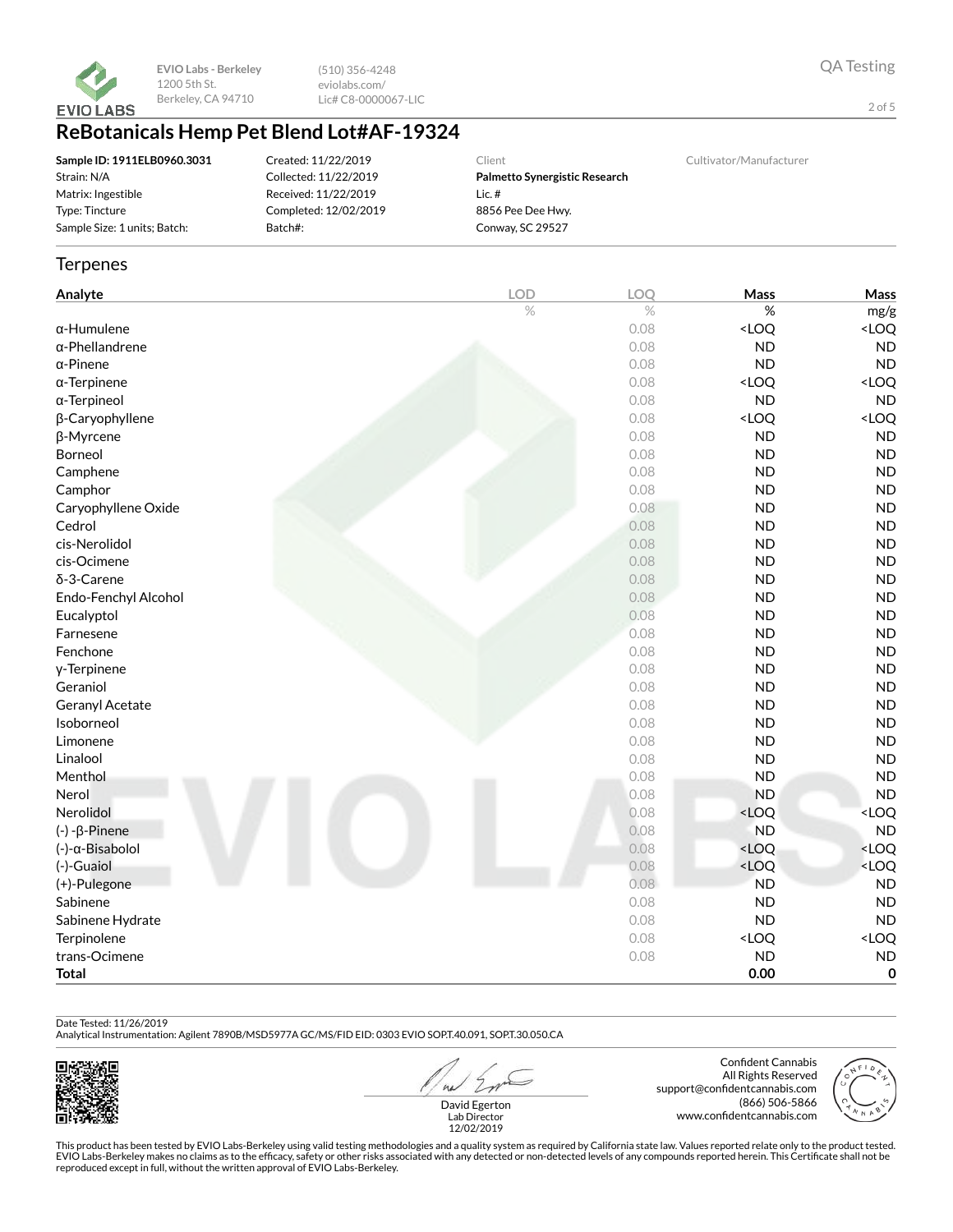

(510) 356-4248 eviolabs.com/ Lic# C8-0000067-LIC

# **ReBotanicals Hemp Pet Blend Lot#AF-19324**

| Sample ID: 1911ELB0960.3031  | Created: 11/22/2019   | Client                        | Cultivator/Manufacturer |
|------------------------------|-----------------------|-------------------------------|-------------------------|
| Strain: N/A                  | Collected: 11/22/2019 | Palmetto Synergistic Research |                         |
| Matrix: Ingestible           | Received: 11/22/2019  | Lic. $#$                      |                         |
| Type: Tincture               | Completed: 12/02/2019 | 8856 Pee Dee Hwy.             |                         |
| Sample Size: 1 units; Batch: | Batch#:               | Conway, SC 29527              |                         |
|                              |                       |                               |                         |

### Pesticides **Complete**

| Analyte             | <b>LOD</b> | <b>LOO</b> | Limit     |           | Mass Status   | Analyte                   | <b>LOD</b> | <b>LOO</b> | Limit     |           | Mass Status      |
|---------------------|------------|------------|-----------|-----------|---------------|---------------------------|------------|------------|-----------|-----------|------------------|
|                     | $\mu$ g/g  | $\mu$ g/g  | $\mu$ g/g | $\mu$ g/g |               |                           | $\mu$ g/g  | $\mu$ g/g  | $\mu$ g/g | $\mu$ g/g |                  |
| Abamectin           | 0.025      | 0.08       |           | ND.       | Tested        | Fludioxonil               | 0.025      | 0.075      |           |           | <b>ND</b> Tested |
| Acephate            | 0.025      | 0.075      |           | <b>ND</b> | Tested        | Hexythiazox               | 0.025      | 0.075      |           | ND.       | Tested           |
| Acequinocyl         | 0.025      | 0.075      |           | <b>ND</b> | Tested        | Imazalil                  | 0.025      | 0.075      |           | <b>ND</b> | Tested           |
| Acetamiprid         | 0.025      | 0.075      |           | <b>ND</b> | <b>Tested</b> | Imidacloprid              | 0.025      | 0.075      |           | ND.       | Tested           |
| Aldicarb            | 0.025      | 0.075      |           | <b>ND</b> | <b>Tested</b> | <b>Kresoxim Methyl</b>    | 0.025      | 0.075      |           | ND.       | Tested           |
| Azoxystrobin        | 0.025      | 0.075      |           | <b>ND</b> | <b>Tested</b> | Malathion                 | 0.025      | 0.075      |           | ND.       | Tested           |
| <b>Bifenazate</b>   | 0.025      | 0.075      |           | <b>ND</b> | <b>Tested</b> | Metalaxyl                 | 0.025      | 0.075      |           | ND.       | Tested           |
| <b>Bifenthrin</b>   | 0.025      | 0.075      |           | <b>ND</b> | <b>Tested</b> | Methiocarb                | 0.025      | 0.075      |           | ND.       | Tested           |
| <b>Boscalid</b>     | 0.025      | 0.075      |           | <b>ND</b> | <b>Tested</b> | Methomyl                  | 0.025      | 0.075      |           | ND.       | Tested           |
| Captan              | 0.035      | 0.116      |           | <b>ND</b> | <b>Tested</b> | <b>Methyl Parathion</b>   | 0.025      | 0.075      |           | ND.       | Tested           |
| Carbaryl            | 0.025      | 0.075      |           | <b>ND</b> | Tested        | <b>Mevinphos</b>          | 0.025      | 0.075      |           | ND.       | Tested           |
| Carbofuran          | 0.025      | 0.075      |           | <b>ND</b> | <b>Tested</b> | Myclobutanil              | 0.025      | 0.075      |           | <b>ND</b> | <b>Tested</b>    |
| Chlorantraniliprole | 0.025      | 0.075      |           | <b>ND</b> | <b>Tested</b> | <b>Naled</b>              | 0.025      | 0.075      |           | ND.       | <b>Tested</b>    |
| Chlordane           | 0.025      | 0.075      |           | <b>ND</b> | <b>Tested</b> | Oxamyl                    | 0.025      | 0.075      |           | ND.       | <b>Tested</b>    |
| Chlorfenapyr        | 0.025      | 0.075      |           | <b>ND</b> | <b>Tested</b> | Paclobutrazol             | 0.025      | 0.075      |           | ND.       | Tested           |
| Chlorpyrifos        | 0.025      | 0.075      |           | <b>ND</b> | <b>Tested</b> | Pentachloronitrobenzene   | 0.025      | 0.075      |           | ND.       | Tested           |
| Clofentezine        | 0.025      | 0.075      |           | <b>ND</b> | <b>Tested</b> | Permethrin                | 0.025      | 0.075      |           | ND.       | Tested           |
| Coumaphos           | 0.025      | 0.075      |           | <b>ND</b> | <b>Tested</b> | Phosmet                   | 0.025      | 0.075      |           | ND.       | Tested           |
| Cyfluthrin          | 0.064      | 0.21       |           | <b>ND</b> | Tested        | <b>Piperonyl Butoxide</b> | 0.025      | 0.075      |           | <b>ND</b> | Tested           |
| Cypermethrin        | 0.025      | 0.075      |           | <b>ND</b> | <b>Tested</b> | Prallethrin               | 0.025      | 0.075      |           | <b>ND</b> | Tested           |
| Daminozide          | 0.025      | 0.075      |           | <b>ND</b> | <b>Tested</b> | Propiconazole             | 0.025      | 0.075      |           | ND.       | <b>Tested</b>    |
| Diazinon            | 0.025      | 0.075      |           | <b>ND</b> | Tested        | Propoxur                  | 0.025      | 0.075      |           | ND.       | Tested           |
| <b>Dichlorvos</b>   | 0.025      | 0.075      |           | <b>ND</b> | Tested        | Pyrethrins                | 0.025      | 0.075      |           | ND.       | Tested           |
| Dimethoate          | 0.025      | 0.075      |           | <b>ND</b> | Tested        | Pyridaben                 | 0.025      | 0.075      |           | ND.       | Tested           |
| Dimethomorph        | 0.025      | 0.075      |           | <b>ND</b> | Tested        | Spinetoram                | 0.025      | 0.075      |           | ND.       | Tested           |
| Ethoprophos         | 0.025      | 0.075      |           | <b>ND</b> | Tested        | Spinosad                  | 0.025      | 0.075      |           | ND.       | Tested           |
| Etofenprox          | 0.025      | 0.075      |           | ND.       | <b>Tested</b> | Spiromesifen              | 0.025      | 0.075      |           | ND.       | Tested           |
| Etoxazole           | 0.025      | 0.075      |           | <b>ND</b> | <b>Tested</b> | Spirotetramat             | 0.025      | 0.075      |           | ND.       | Tested           |
| Fenhexamid          | 0.025      | 0.075      |           | ND.       | <b>Tested</b> | Spiroxamine               | 0.025      | 0.075      |           | ND.       | Tested           |
| Fenoxycarb          | 0.025      | 0.075      |           | <b>ND</b> | <b>Tested</b> | Tebuconazole              | 0.025      | 0.075      |           | ND.       | Tested           |
| Fenpyroximate       | 0.025      | 0.075      |           | <b>ND</b> | Tested        | Thiacloprid               | 0.025      | 0.075      |           |           | <b>ND</b> Tested |
| Fipronil            | 0.025      | 0.075      |           | <b>ND</b> | Tested        | Thiamethoxam              | 0.025      | 0.075      |           |           | <b>ND</b> Tested |
| Flonicamid          | 0.025      | 0.075      |           | ND.       | Tested        | Trifloxystrobin           | 0.025      | 0.075      |           | ND.       | Tested           |
|                     |            |            |           |           |               |                           |            |            |           |           |                  |

Date Tested: 11/25/2019

LOD = Limit of Detection; LOQ = Limit of Quantitation; ND - Not Detected; The reported result is based on as-is sample mass, e.g., wet-weight; all LQC samples were<br>performed and met the prescribed acceptance criteria in 16



 $41$ David Egerton

Confident Cannabis All Rights Reserved support@confidentcannabis.com (866) 506-5866 www.confidentcannabis.com



3 of 5

QA Testing

This product has been tested by EVIO Labs-Berkeley using valid testing methodologies and a quality system as required by California state law. Values reported relate only to the product tested. EVIO Labs-Berkeley makes no claims as to the efficacy, safety or other risks associated with any detected or non-detected levels of any compounds reported herein. This Certificate shall not be<br>reproduced except in full, wi 12/02/2019

Lab Director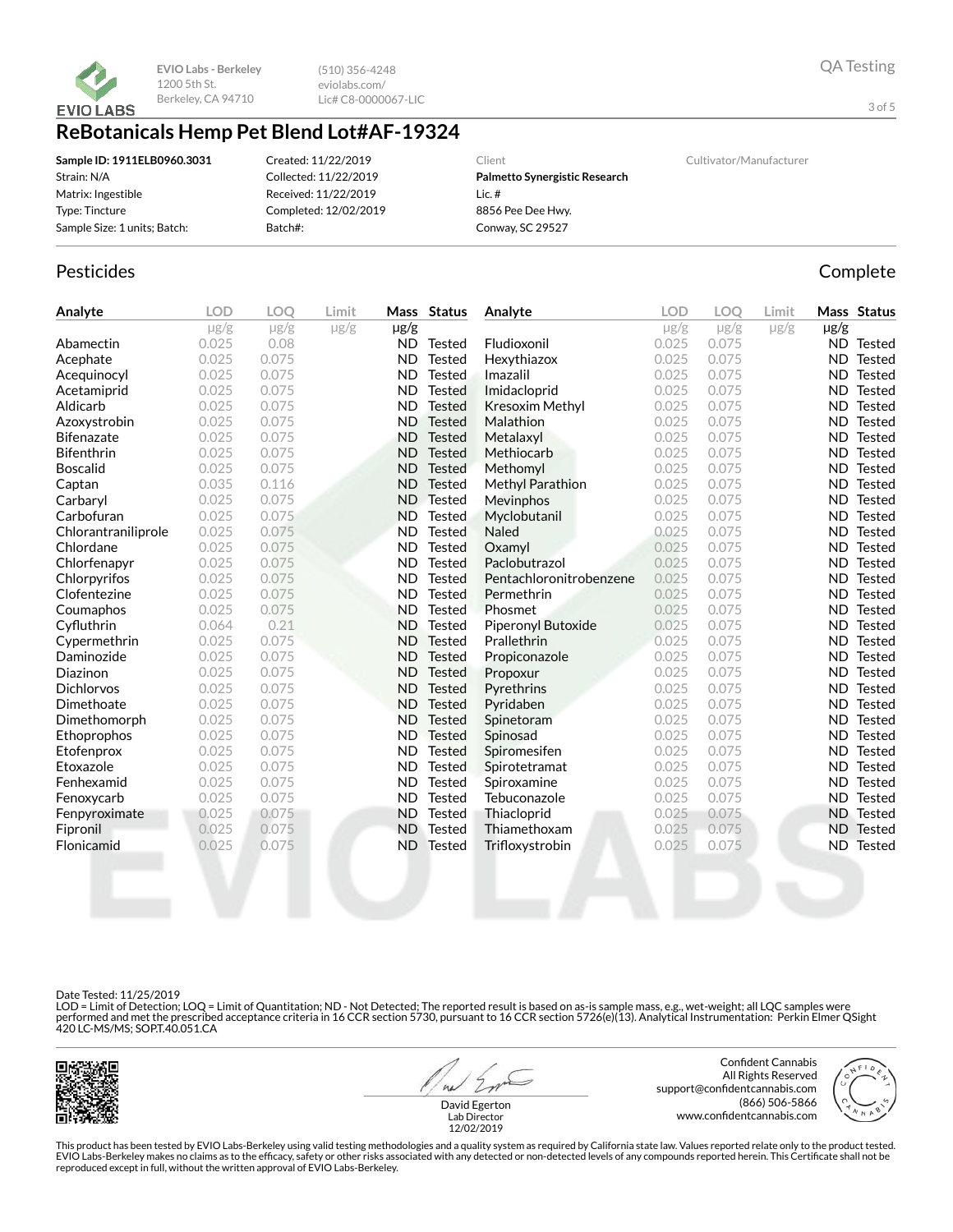

(510) 356-4248 eviolabs.com/ Lic# C8-0000067-LIC

# **ReBotanicals Hemp Pet Blend Lot#AF-19324**

| Sample ID: 1911ELB0960.3031  | Created: 11/22/2019   | Client                        | Cultivator/Manufacturer |
|------------------------------|-----------------------|-------------------------------|-------------------------|
| Strain: N/A                  | Collected: 11/22/2019 | Palmetto Synergistic Research |                         |
| Matrix: Ingestible           | Received: 11/22/2019  | Lic.#                         |                         |
| Type: Tincture               | Completed: 12/02/2019 | 8856 Pee Dee Hwy.             |                         |
| Sample Size: 1 units: Batch: | Batch#:               | Conway, SC 29527              |                         |

### Residual Solvents **Complete**

| Analyte             | <b>LOD</b> | <b>LOQ</b> | Limit     | Concentration                             | <b>Status</b> |
|---------------------|------------|------------|-----------|-------------------------------------------|---------------|
|                     | $\mu$ g/g  | $\mu$ g/g  | $\mu$ g/g | $\mu$ g/g                                 |               |
| 1,2-Dichloro-Ethane | 0.08       | 0.25       |           | <b>ND</b>                                 | Tested        |
| Benzene             | 0.03       | 0.12       |           | <b>ND</b>                                 | <b>Tested</b> |
| Chloroform          | 0.11       | 0.37       |           | <b>ND</b>                                 | <b>Tested</b> |
| Ethylene Oxide      | 0.12       | 0.41       |           | <b>ND</b>                                 | <b>Tested</b> |
| Methylene-Chloride  | 0.66       | 0.75       |           | ND                                        | <b>Tested</b> |
| Trichloroethene     | 0.4        | 0.4        |           | <b>ND</b>                                 | <b>Tested</b> |
| Acetone             | 5.46       | 36         |           | <b>ND</b>                                 | <b>Tested</b> |
| Acetonitrile        | 0.41       | 1.37       |           | <loq< th=""><th><b>Tested</b></th></loq<> | <b>Tested</b> |
| <b>Butane</b>       | 41.96      | 230.4      |           | <b>ND</b>                                 | <b>Tested</b> |
| Ethanol             | 6.39       | 48         |           | <loq< td=""><td><b>Tested</b></td></loq<> | <b>Tested</b> |
| Ethyl-Acetate       | 2.61       | 19.2       |           | ND                                        | <b>Tested</b> |
| Ethyl-Ether         | 3.19       | 10.51      |           | <b>ND</b>                                 | <b>Tested</b> |
| Heptane             | 2.99       | 24         |           | <b>ND</b>                                 | <b>Tested</b> |
| Hexanes             | 0.31       | 1.03       |           | <b>ND</b>                                 | <b>Tested</b> |
| Isopropanol         | 3.3        | 24         |           | ND                                        | <b>Tested</b> |
| Methanol            | 2.76       | 9.12       |           | <b>ND</b>                                 | <b>Tested</b> |
| Pentane             | 6.29       | 36         |           | ND                                        | <b>Tested</b> |
| Propane             | 7.93       | 26.16      |           | <b>ND</b>                                 | <b>Tested</b> |
| Toluene             | 0.98       | 3.24       |           | <b>ND</b>                                 | <b>Tested</b> |
| <b>Xylenes</b>      | 1.04       | 1.04       |           | <b>ND</b>                                 | <b>Tested</b> |



Date Tested: 11/25/2019

LOD=Limit of Detection; LOQ = Limit of Quantitation; ND = Not Detected; The reported result is based on nominal sample weight, and reported 'as is'; all LQC samples were<br>performed and met the prescribed acceptance criteria



 $41$ 

Confident Cannabis All Rights Reserved support@confidentcannabis.com (866) 506-5866 www.confidentcannabis.com



David Egerton Lab Director 12/02/2019

This product has been tested by EVIO Labs-Berkeley using valid testing methodologies and a quality system as required by California state law. Values reported relate only to the product tested. EVIO Labs-Berkeley makes no claims as to the efficacy, safety or other risks associated with any detected or non-detected levels of any compounds reported herein. This Certificate shall not be<br>reproduced except in full, wi